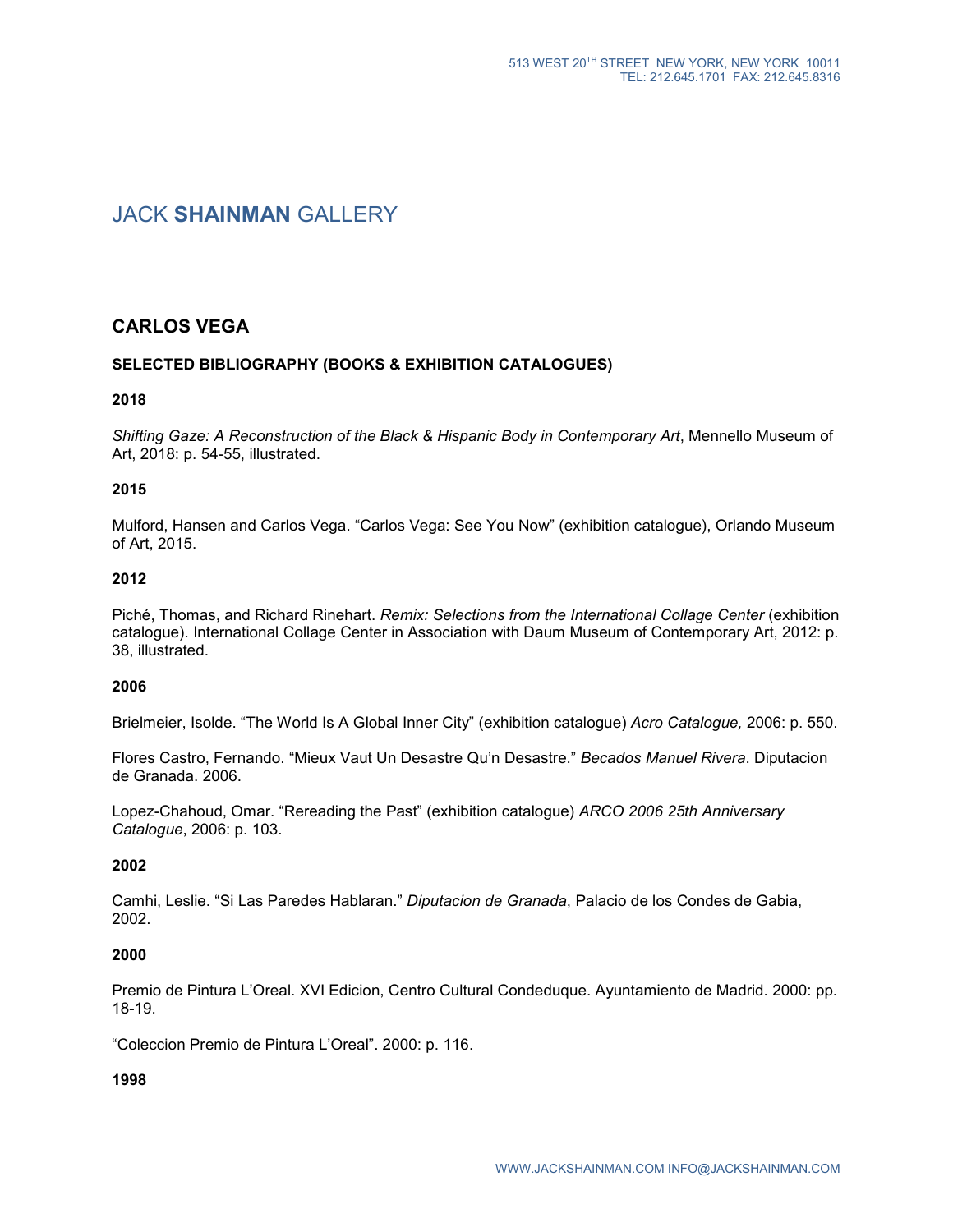Alvarez, Enjuto, Jose Manuel. "Carlos Vega, Exposicion Itinerante Patrocinada por la Caja Postal" (exhibition catalogue) *Guadalajara*. Salamanca. May/June 1998.

Shaw, Karen. "Domain" (exhibition catalogue) Islip Art Museum, February 1998: pp. 11-19.

## **1993**

Carreton, Vicente, " La Panza del Sacrificio," (A proposito de los trabajos recientes de Carlos Vega y Jevonemo Navarrete), Diputacion de Granada, Palacio de los Condes de Gabia, September 1993.

## **SELECTED BIBLIOGRAPHY (PERIODICALS)**

## **2019**

Bochicchio, Ilaria. "Correspondences – Carlos Vega at the Jack Shainman Gallery in New York." *Hestetika*. 04 April 2019. Online.

Fontaine, Pearl. "Basquiat, Aya Takano, Leslie Wayne, and More Must See New York Shows." *Whitewall*. 13 March 2019. Online.

Freeman, Ciaran. "Why paint the saints? An interview with Carlos Vega." *America, The Jesuit Review*. 07 March 2019. Online.

Steinberg, Michael. "Haunting Painting of Nobel Prize Peace Winner Malala Yousafzai." *Galerie*. 28 February 2019. Online.

Yerebakan, Osman Can. "The Women on the Verge of Life." *Harper's Bazaar*. Spring 2019. Online.

## **2018**

Orne, Kate. "What happens at Vega's…" *Upstate Diary*. 2019. pp. 36-43, online.

## **2016**

M.S. "Who is Malala? *Galerie.* Fall 2016: pp. 40-42, illustrated.

McMahon, Katherine. "Habitat: Carlos Vega." *Art News*. 19 February 2016. Online.

## **2015**

Holmes, Jessica. "The Eternal Question: Carlos Vega on the Ecumenical Sources of His New Work." *Artcritical: The Online Magazine of Art and Ideas*. 6 November 2015. Online.

Mohammad, Sehba. "Carlos Vega on 12<sup>th</sup> Century Intellectuals, Donkeys, and Working with Lead." *Artreport.* 6 November 2015. Online.

Marguilies, Abby and Carlos Vega. "Faith Need Not Fear Reason." *Guernica: A Magazine of Art & Politics*. 1 December 2015.

## **2013**

"Artist Carlos Vega: Fall Residency 2012." *Flying Horse,* Spring 2013.

"Chicago Challenged him to think about art." *San Diego Union Tribune,* 2013.

## **2012**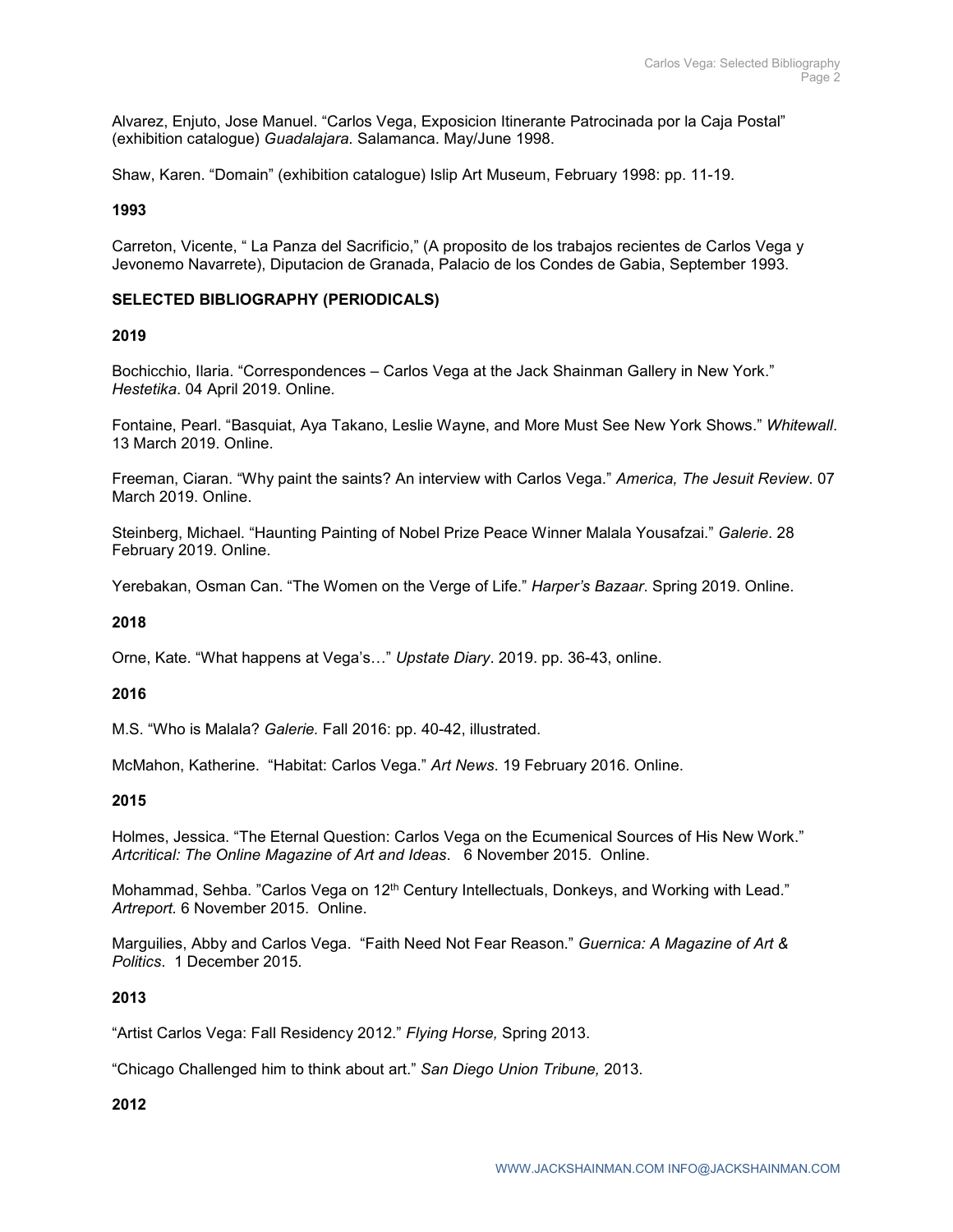"Lux Art Institute assembles intriguing lineup for 2012-2013." *U-T San Diego,* 2012-13.

Morse, Trent. "Carlos Vega." *Art News.* 2012.

Singer, Reid. "Carlos Vega Revives the Alhambra at Jack Shainman Gallery." *ArtInfo.* 11 May 2012.

## **2011**

*Elle Décor.* 2011.

*Spain Culture New York.com*. "Carlos Vega – In Plain Sight." January 2011.

Sutton, Benjamin. "Deborah Luster and Carlos Vega; the Pleasure of a Great Two Artist Exhibition." *The L Magazine Online*. 20 January 2011.

## **2008**

Graves, Jen, "Currently Hanging," *Slog -The Stranger's blog*, 23 July 2008. http://slog.thestranger.com/2008/07/currently\_hanging\_161

Hackett, Regina, "Paintings by Carlos Vega and Eric Elliott are a must-see at Harris Gallery," *Seattle Post-Intelligencer*, 10 July 2008.

Tully, Judd, "Deals and Steals at the Armory Preview," *ArtInfo,* 26 March 2008.

## **2007**

Falconer, Morgan "Carlos Vega: Jack Shainman," *Art News*, November 2007: p. 222.

Montgomery, Harper "Carlos Vega: Jack Shainman Gallery" *ArtNexus*, #67, 2007: p. 173.

Write, Jeffrey Cyphers, "Myth and Nature Do the Wild Thing," *Chelsea Now*, 28 September 2007.

## **2006**

Molina, Maria Jesus. "Paisajes Urbano y Arte Transguesor." *El Mundo*. Madrid, 13 February 2006.

## **2005**

Cotter, Holland, "Imagining of Africa, Chained or Unchained, Dispersed or Together," *New York Times,* Art Review, 24 February 2005.

## **2004**

Kuntz, Melissa, "Review", *Art in America*, February 2004: p. 127.

Stillman, Nick, "Art Forum Critics' Picks", *Artforum*, 17 December 2004.

## **2003**

Elmundo.es. 17 April 2003.

Flores, Tatiana. "News and Views." *ArtNexus*, #50, 2003.

Gronlund, Melissa. "Carlos Vega, the Idle Traveler." *Contemporary,* #55, 2003: p. 75.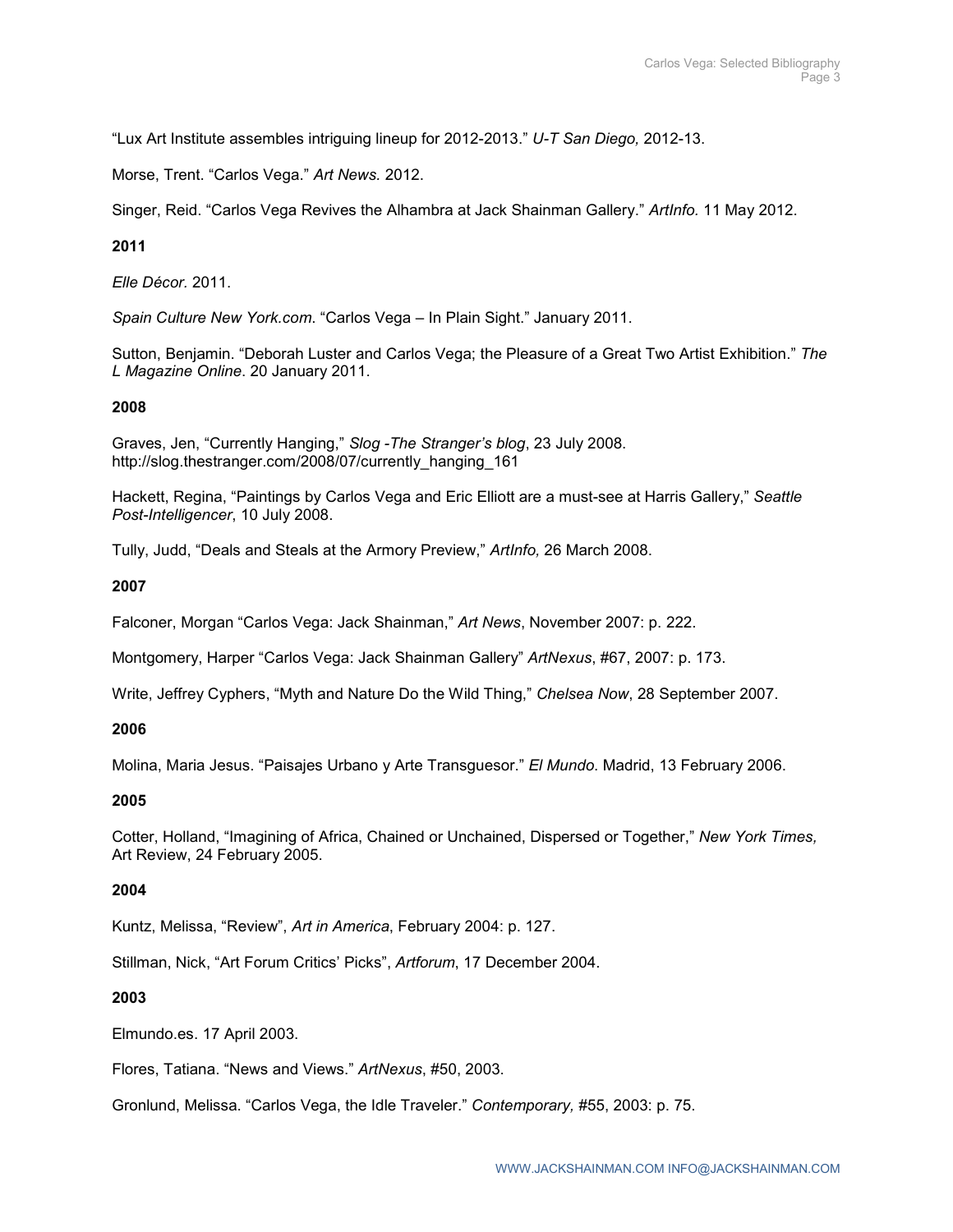Yablonsky, Linda. "Carlos Vega." *Art News*, September 2003: p. 134.

## **2002**

Bischoff, Dan. "Exhibit Opens Door to World of Symbol." *Sunday Star-Ledger*, 21 April 2002.

Kuspit, Donald. "Mystery and Majesty: Doors in Recent Art." *New Jersey Center for Visual Arts*, April 2002: p. 5.

Tapia, Juan Luis. "Las Paredes de Carlos Vega." *Ideal,* 13 April 2002: p. 44.

Zimmer, William. "Seeing Messages, Some Subtle, in a Door." *The New York Times*, NJ, 5 May 2002: p. 16

## **2001**

Barnatan, Marcos. "Mirada Interior." *Metropoli*. 30 September–6 December 2001: p. 53

Barnatan, Marcos Ricardo. "Mirada Interior." *El Mundo*. 30 November 2001.

De Alfonso, Carlota. "Realidad al Vacio, la Recreacion del Espacio Subjetivo." *El Punto de las Artes*. November 2001: p. 10.

Hontoria, Javier. "Realidad al Vacio." *El Cultural*, November 2001: p. 32.

Llorca, Pablo. "Lo Ausente y la Presencia." *El Periodico del Arte*, No. 50, December 2001: p. 20.

Parker, Lauren. "Open House." *Smock Magazine*, Spring/Summer 2001: pp. 45-46.

Picard, Charmaine. "Carlos Vega." *Art Nexus*. No. 40. May-July 2001: pp. 149-150.

## **1998**

Lee, John. "Domain at the Islip Art Museum." *Islip Bulletin*, 26 February 1998: p. 6.

Moore, Anne. "A Water of Style." *Crain's Chicago Business*, 17 August 1998.

## **1994**

"Carlos Vega en La Galeria Jorge Albero," *El Mundo*, 26 February 1994.

*Inside the Historic Water Tower Opens Visitor Info Center*, Chicago, 1994: p. 1.

## **1993**

Carreton, Vicente, "Carlos Vega, La Morada de Artista," *Vanidad*, No 5, 1993: pp. 64-65.

## **1992**

Hohenboken, Steve, "Carlos Vega, at Brian Coleman Lorenzo Rodriquez Gallery, *New Art Examiner,* May 1992: p. 32.

## **1989**

Alvarez, Enjuto, Jose Manuel, "Carlos Vega, Nuevos Valores," *Artegua*, No 52, 1989: pp. 16-17.